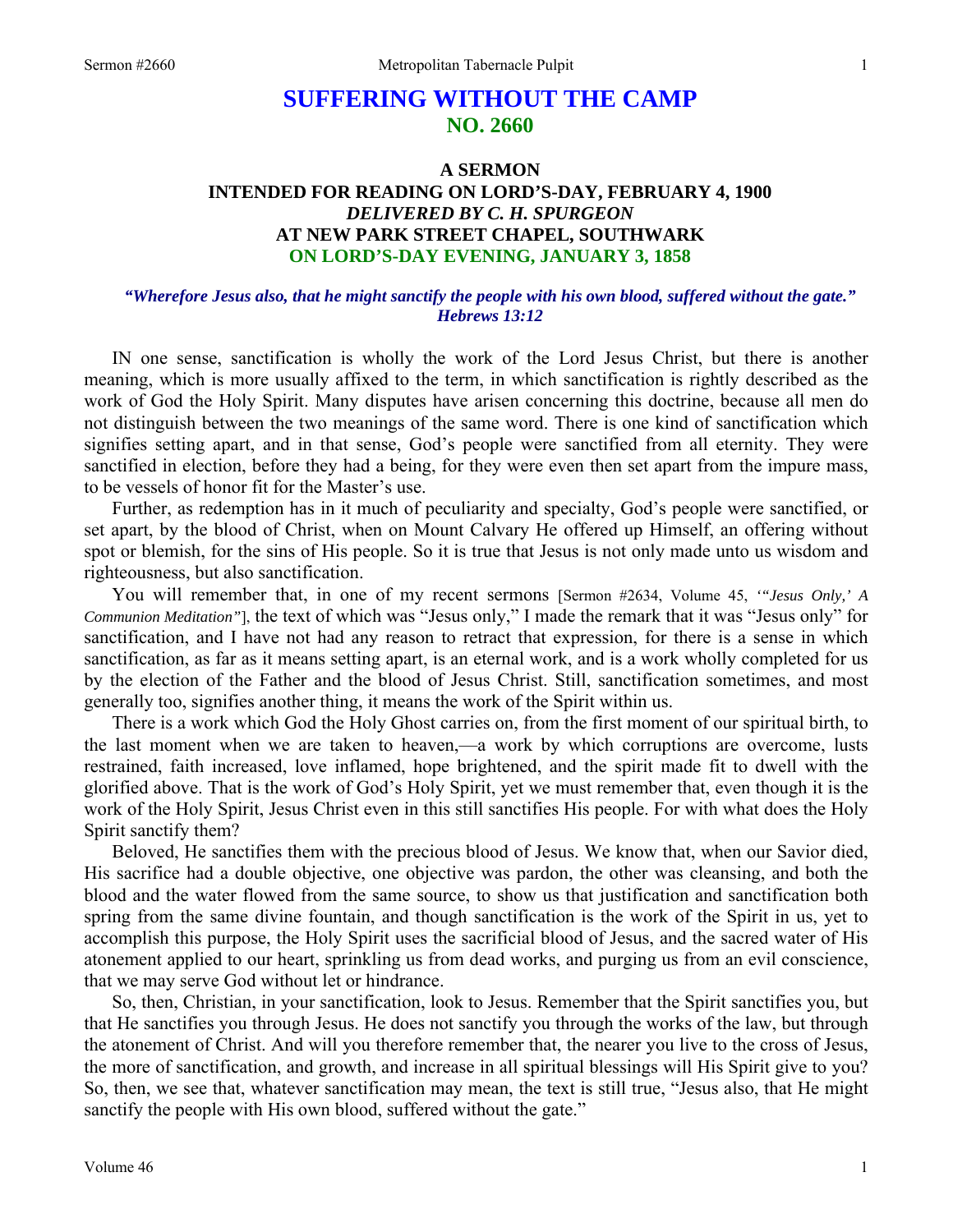Let us pause here a minute, and let each of us, as we begin a new year, ask this question—How far has Christ's purpose of sanctifying me been answered in my own case? I know that, in one sense, I am completely sanctified, but in another sense, I still feel my imperfections and infirmities. How far have I progressed in sanctification during the past year? How much has my faith increased during the year? How many of my corruptions have I overcome? How much nearer am I living to Christ, now, than on the first Sabbath of last year? How much do I know of the Savior? How much closer do I approach in my likeness to Him? Have I more power in prayer? Am I more careful in my life? Is my spirit more loving than it used to be? Am I more decisive for that which is right? At the same time, am I more meek in standing up for it? Am I, in all respects, more like my Master than I was a year ago?

Or on the other hand, have I been going backward? Stand still, I cannot, I must either go forward in grace or go backward. Which have I been doing during the past year? And I charge you, O my heart, whatever answer you have to give to these questions, still to remember that, if you are never so much sanctified, you have not yet attained perfection. I beseech you, forget that which is behind, and press forward toward that which is before, looking still unto Jesus, who is both the Author and the Finisher of faith. The Lord give you so plenteously of His grace that you may be sanctified wholly, body, soul, and spirit, and I pray God to preserve you all unto His coming and glory.

**I.** But now the principal subject, upon which I wish to discourse, is the fact that JESUS CHRIST SUFFERED WITHOUT THE GATE.

You know that, when the High Priest offered the sin-offering, because it typified sin, it was so obnoxious to God that it might not be burned upon the great altar, but it was always burned without the camp, to show God's detestation of sin, and His determination not only to put it away from Himself, but also to put it away from His church.

Now, when our Lord Jesus Christ came into this world to be our Sin-offering, it behooved Him also to be put outside the camp, and it is very interesting to note how remarkably Providence provided for the fulfillment of the type. Had our Lord been killed in a tumult, He would most likely have been slain in the city, unless He had been put to death judicially, He would not have been taken to the usual Mount of Doom. And it is remarkable that the Romans should have chosen a hill on the outside of the city to be the common place for crucifixion and for punishment by death.

We might have imagined that they would have selected some mount in the center of the city, and that they would have placed their gibbet in as conspicuous a spot as our Newgate, that so it might strike the multitude with greater awe. But in the providence of God, it was arranged otherwise. Christ must not be slain in a tumult, He might not die in the city, and when He was delivered into the hands of the Romans, they had not a place of execution within the city, but one outside the camp, that by dying without the gate, He might be proved to be the Sin-offering for His people.

Concerning this great truth, I have one or two remarks to offer to you very briefly. First, I want to ask you a question. *Do you know who the people were who lived outside the gate?* If you could have gone to the great camp of Israel, you would have seen the tents all placed in order, the standard of Dan there, of Judah there, of Ephraim there—surrounding the ark of the covenant, but you would have seen a few wretched huts far away in the rear, outside the camp, and if you had asked, "Who lives there? Who are the poor people that are put away from kith and kin, and who cannot go up to the sanctuary of the Lord, to present their offerings unto Him, or to join in the songs of praise unto His holy name?"—the answer to your inquiry would have been, "The people out there are lepers and others who are unclean."

And if, in later days, you had walked through some of the shady glens around the city of Jerusalem, you might have heard in the distance the cry, "Unclean! Unclean! Unclean!"—a bitter wail that sounded like the sighing of despair, as if it came from some poor ghost that had been commanded to walk this earth with restless steps forever. Had you come nearer to the unhappy being, who had uttered so mournful a sound, you would have seen him cover his upper lip, and again cry, "Unclean! Unclean! Unclean!"—to warn you not to come too near him, lest even the wind should blow infection towards you from his leprous skin. If, for a minute, he had moved his hand from his mouth, you would have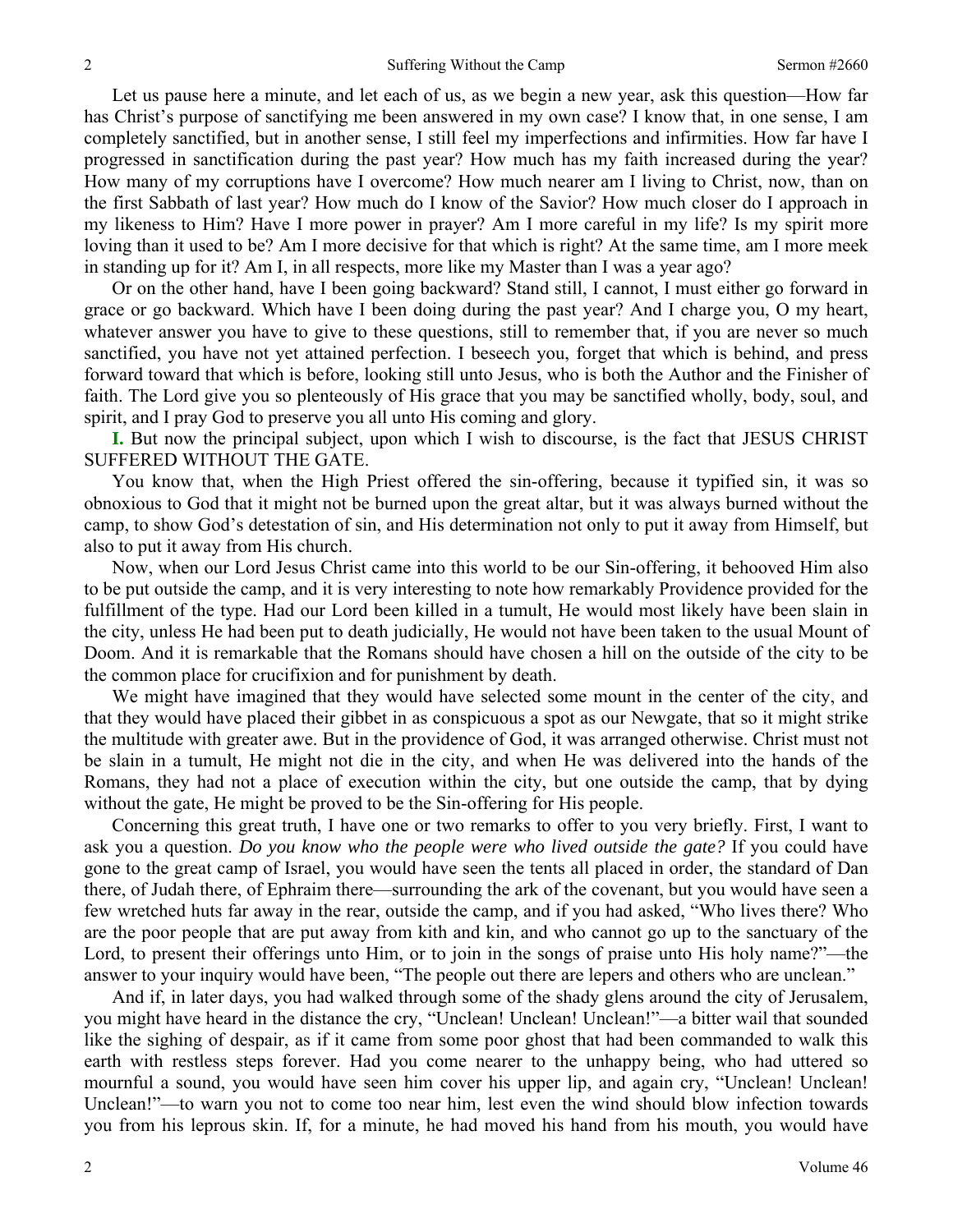seen, instead of those scarlet, ruddy lips of health, which God had originally put there, a terrible white mark not to be distinguished from his teeth. His lips were unclean, for there the leprosy had discovered itself, and in a minute, he would have again covered up that lip that had the white mark of disease upon it, and again he would have cried, "Unclean! Unclean! Unclean!"

Of whom was that leper a type? He was a picture of you and me, my brethren, in our natural state, and if the Holy Spirit has quickened us, and made us to know our ruined condition, we shall feel that the leper's cry does well become our unholy lips.

 Perhaps, I have, within the walls of this house of prayer, a hearer who is today separate from all mankind. With worldlings, he dares not associate any longer, the harlots and others, with whom he spent his living riotously, are not now his companions, he cannot bear their pleasures, for they are dashed with bitterness. With the children of God, he dares not go, he feels that they would put him outside the camp, for he has no hope, no Christ, no faith, he cannot say that Christ has died for him, he has no trust in Jesus, not so much as one pale ray of hope has stolen into his poor bedarkened heart, and tonight, the inward wail of his now-awakened spirit is—

## *"Unclean! Unclean! Unclean! Unclean, and full of sin, From first to last, O Lord, I've been Deceitful is my heart."*

Leper, leper! be of good cheer, Christ died without the camp, that you might be sanctified through His blood. I see the leper now stealing through the desert places, not daring to sip of the clear stream that lies in his track, lest he should communicate contagion to the next person who drinks from it, but seeking out some filthy puddle, that there he may satisfy his thirst, where no others are likely to drink. I see him covering up his lip. If his father met him, he must run away from him, if the wife of his bosom saw him, she must shun his presence, for a loathsome disease is in his skin, and in his garments, and in the very breath that comes from his lips there is death.

Well, suddenly, as he steals along, he sees a cross, and on it lifted up One who is dying. He stands there astonished, he thinks that surely he may come near to a dying man, leper though he be, to the living, he must not approach, but to the dying he cannot bring a new death. So he draws nigh to the cross, and the lips of the dying man are opened, and He says, "Verily I say unto thee, Today shalt thou be with me in paradise."

Oh, what joy and rapture rush through his poor leprous spirit! How his heart, that had long been heavy, and baked like a black coal within him, begins again to burn with lambent light! He smiles, for he feels that that marvelous Man upon the cross has forgiven him all his sins, and ere he has begun to feel it, his leprosy is cleansed, and soon, he goes his way, for his flesh has come unto him like the flesh of a little child, and he is clean. O leprous sinner, hear this, and believe it for yourself! Tonight look unto Him who died without the camp, that poor unclean sinners might find a Savior there.

That is my first lesson from the text, if the Lord the Spirit shall graciously apply it to your souls, it will be a very precious one to many a sin-distracted heart.

But believer, did you never feel as if you too, were unclean, and without the camp? Brethren, let me tell you just a little of my own heart's feelings, and let me see whether you have ever felt the like. You have often known yourselves to be children of God, I have felt myself, with much joy, to be certainly assured of my interest in Christ, but suddenly, sin has surprised me, some unhappy propensity has developed itself, and I have felt as if I could not meet my God.

When I was on my knees in prayer, I seemed as if I could not pray, I felt like the unclean one that must be put outside the camp—like Miriam, who, though the leprosy was but for a little time, would still be unclean for seven days. And when I have come to the house of God, I have felt as if the lowliest Christians there were so much superior to myself that I would but have been glad to have been a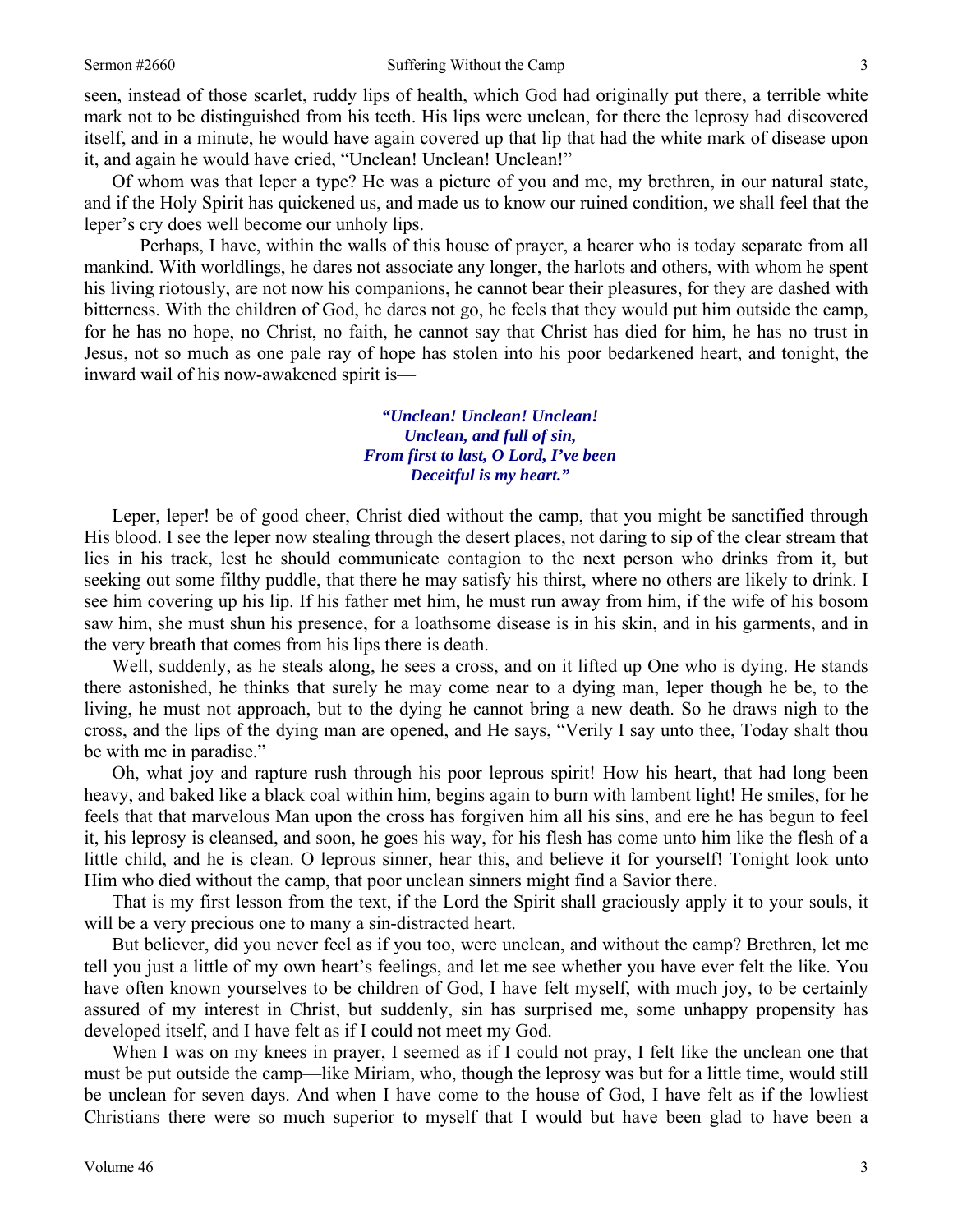footstool at their feet. I would have crept into any part of the fold, if I might but have known myself to be the lowliest lamb in the flock of Jesus. I have seen the deacon, and I have seen the church member, and I have thought, "Brethren, you are happy, but my heart is sad, for I am not worthy to be called God's son. Father, I have sinned, I have done grievously, and have transgressed against You."

For a little while, faith has seemed sluggish, and hope has been dull, and the sense of sin has rested on us, and we have seemed to be quite put away from our Lord's presence. We have read the Bible, but we could get no comfort there. The heavens seemed like brass above our heads, no shower of grace fell upon our thirsty souls, both God and man seemed to put us outside the camp. I believe that, many times, in a Christian's experience, he will have to feel what I have been describing. I do not mean merely little Christians, but I mean the greatest Christians, those who have lived nearest to their God, those who have been eminent in the Lord's service—God's Aarons and Miriams, who sometimes have to be put without the camp.

Who, then, is there amongst us who will not sometimes be unclean? Surely, not any of the great ones of Israel could always live without contracting some ceremonial defilement, for you know that, under the Jewish law, the sitting upon the bed of a leper made a man unclean, and many things that happened to men rendered them unclean for seven days.

And who can wonder if, through the infirmities of our bodies, through the companionships into which we are called, through the evil thoughts of our mind, we are often unclean as the Jews were? And who wonders that, sometimes, the Lord should put us, as it were, out of the camp for a little season, till we have been purged with hyssop, and have been made clean—till we have again been thoroughly purified by the washing of water through the Word?

Ah! but brethren, what a mercy it is that, when we are outside the gate, Christ is outside the gate too! O poor backslider! does your conscience shut you out of the Church today? Remember, Christ shut Himself out too. He was "despised and rejected of men." Do you feel tonight, as if you cannot come to His table—as if your Master would spurn you from it? Remember, if you are His, you are welcome, for His table is where His cross is, and His cross is outside the gate.

Come, sinner! Come, backsliding saint! Come, and welcome! God may seem to have put you away, but it is only seeming, for we know He has written that He hates to put away. Come, you, and though you be without the gate, behold your Lord, who, "that he might sanctify the people with His own blood, suffered without the gate."

**II.** I have only one more thought to bring before your notice. The apostle says, in the next verse to our text, "Let us go forth, therefore, without the camp, bearing his reproach." So, AS CHRIST SUFFERED WITHOUT THE CAMP, LET US NOT BE ASHAMED TO SUFFER THERE, TOO.

I do not think much of the religion of that man who is not put without the camp. If you can dwell with the wicked, if you can live as they live, and be "hail-fellow well met" with the ungodly, if their practices are your practices, if their pleasures are your pleasures, then their god is your god, and you are one of them. There is no being a Christian except being shut out of the world's camp. I can scarcely conceive it possible for any man to be a true saint, a holy man, one who is set apart unto God, and sanctified in Christ Jesus, unless he is reproached while on earth for being too strict, too Puritanical, perhaps, sometimes, too melancholy.

There must be a grave distinction between a Christian and a man of the world, and where there is no such distinction, or only a slight one, there is most solemn cause for suspicion that all is not right. When I see a man dress like worldlings, when I hear him talk like worldlings, when I know that all his outward carriage is just like a worldly man's, when I can detect no difference, when I see no mark of the Lord Jesus upon him, when I can hear no "shibboleth" in his speech, whereby he is to be detected from a sibboleth-speaking world, when I discover no distinction between him and others, then this I know, "God is not mocked," that man is in the flesh, and he shall "of the flesh reap corruption."

Nay, I will go further still. In this age I can scarcely imagine it possible for a man to serve his Master faithfully unless he is sometimes shut out of the camp, even of the church itself. I do not mean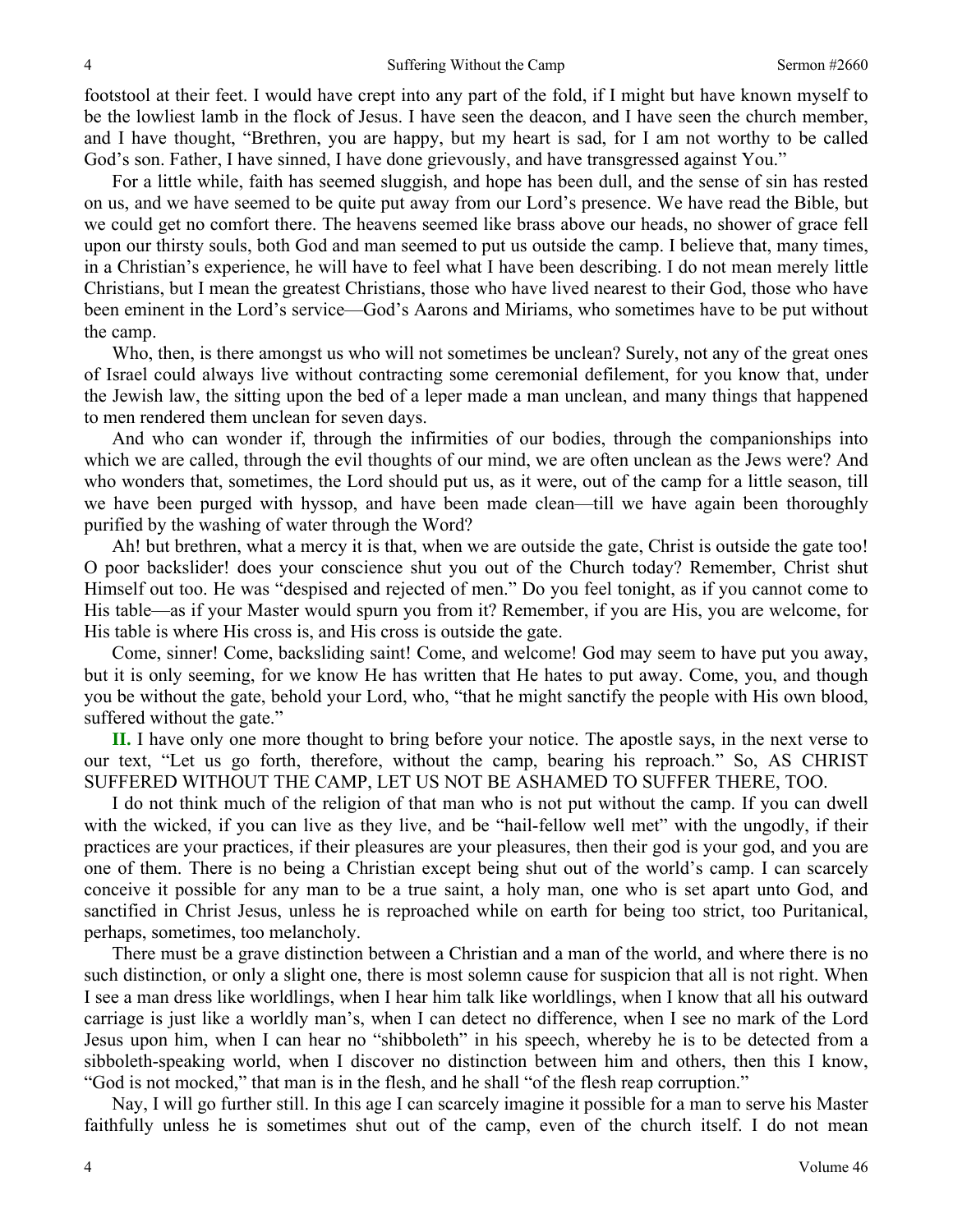#### Sermon #2660 Suffering Without the Camp 5

excommunicated—I mean something far different from that, I mean that the man, who serves his God aright, will often feel himself left in the minority, even in the church. It is never his business so to act, and so to think, that others are obliged to differ from him, it is folly to be singular, except where to be singular is to be right, but so lax has the professing church become, so low in its doctrine, so light in its experience, and sometimes so unholy in its life, that, to be Christians now, we must be elect out of the elect—elect out of the church as well as elect out of the world.

What pride, on the one hand, what sloth, on the other, what anger, what distrust, what covetousness, what worldly-mindedness we constantly see! The most of us are too much mingled with the world, too much joined unto Egypt, and the man who is firm in the faith, and loves his Master well, is a rarity. The man of a loving spirit, the man of a large heart, and yet of a determined zeal, and of a steadfast mind such a man will have to go without the camp, and he will have to suffer now, even as all have had to suffer who have dared to go into the front of the sacramental host of God's elect, in advance of the more tardy followers of the Lamb. If any minister of Christ dares to be too bold, too plain, too honest for the common run of professors, he must expect to be traduced. Let him reckon on that, and let him willingly go forth without the camp, for that is where his Master went before him.

If I turn to the page of history, to find out the best men who ever lived, do you know where I find them? I never find them among those who were called "respectable" in their time. There, in the page of history, I see great names, Erasmus and others, mighty and learned men, but on a dirty-thumbed page, I see the name of Luther associated with such epithets as these, "dog, adulterer, beast," and everything else that Rome's malice could suggest, and I say, "Ah! This is the man whom God chose, for he went without the camp."

That list of great divines, and of schoolmen, and of theologians—you may wipe them all out without much regret, but this man without the camp, he is somebody, depend upon it, he is the man whom God has blessed. Turn to another list of archbishops, bishops, deans, rural deans, rectors, and curates, there they are, all as respectable as possible and great volumes of their sermons may be found on bookshelves, nowadays, with the dust of years upon them. I read their names, there is one, there is another, there is another; but there is nothing special about any of them.

At last, I find a picture by Hogarth—a caricature of a man preaching, with devils coming out of his mouth, and underneath it written, "Fire and brimstone!" I look at the portrait, and I say, "See, that is Mr. Whitefield." Ah! there is the man of the age, depend on it, that man, all black, charged with crimes that Sodom never knew, that is the man! Not the curate in the other picture, who is preaching to a congregation all asleep, but this man here that is abused, that is laughed at, that is mocked, this is the man who is somebody.

So you may go on as long as you like, and you shall always find that those "intruders into the ministry," as some call them, those that the parliament of parsons dislikes, those that the great mass reject, and laugh and scoff at—those are the very men whom God blesses. So, if you go outside the camp, you will be in very good company.

The great and holy men of years gone by have all been put outside the camp. If an ungodly throng have thrust out our fathers, and have said, "Get you gone, we want you not," it is true, their children build their sepulchers, and then they thrust us out. What if it be so? We are content to share the lot of so goodly a parentage. We think it a high honor to be thrust out of those gates whose only glory is that good men once passed through them, and whose great disgrace is that good men pass through them the wrong way—not into them, but out of them. So, beloved, be you content to be cast without the camp.

But mark, going without the camp in itself is nothing, it is suffering without the camp that is the great thing. Making myself different from everybody else, is nothing, it is suffering for the truth's sake that is the truly noble thing. It is being crucified with Christ that is honorable. It is not my being a Sectarian or a Separatist, it is not your going outside the camp that is any good, it is your suffering without the camp that proves you to be a believer.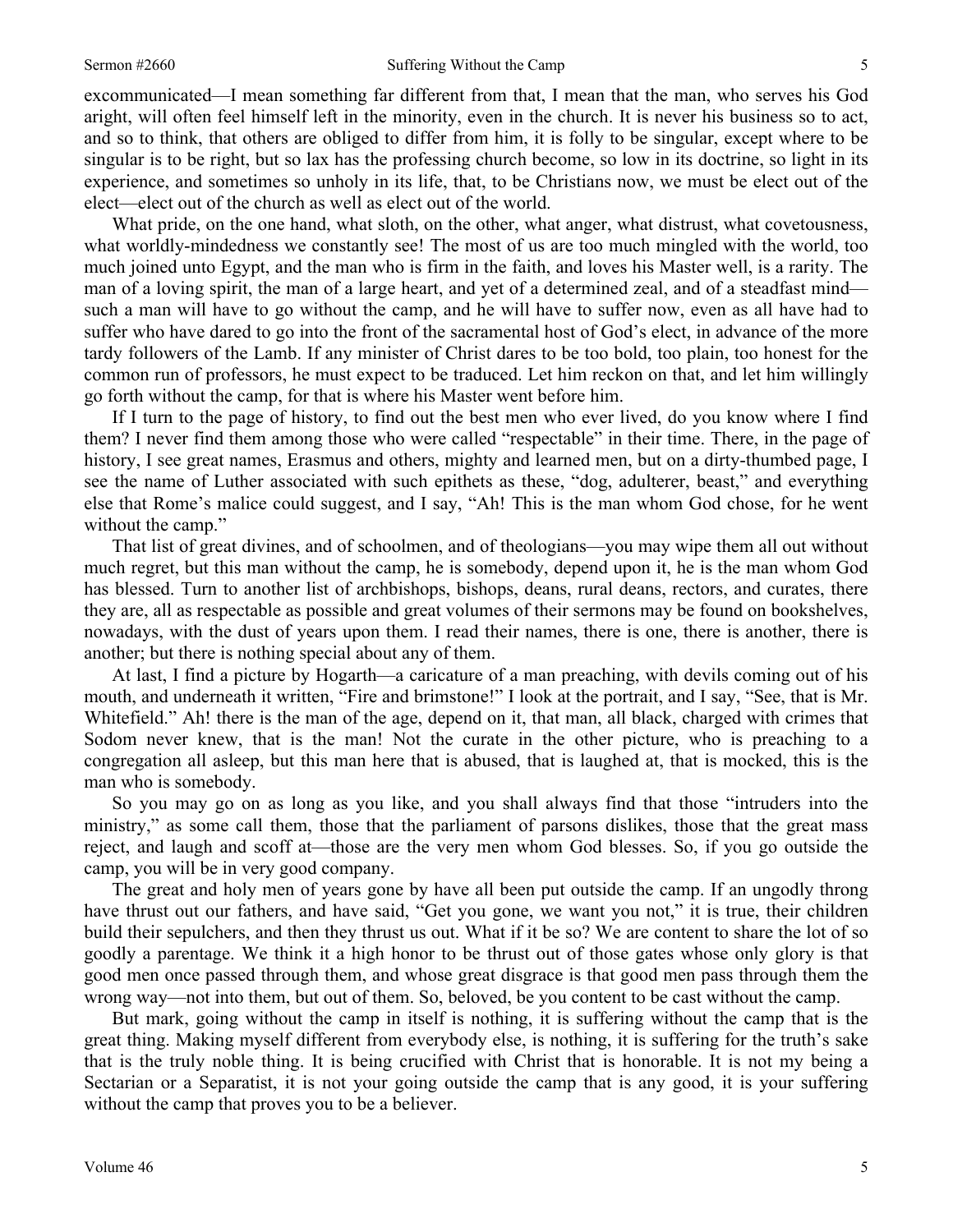O Christians, if you have to do the same, rejoice! And now, as you come to this communion table, I shall bid you only recollect that word *suffered,* "Jesus suffered without the gate," and I shall ask you, as you sit there, to meditate upon that word. Turn it over again and again, and think how His body and His soul all suffered for you. Then, when you have meditated upon that great truth, will you be in a fit frame of mind to commune with Him who has sanctified you by His own blood, by suffering without the gate.

May the God of mercies give to sinners grace, that, like lepers without the camp, they may look to Jesus crucified for them, and so obtain eternal life! Amen.

## **EXPOSITION BY C. H. SPURGEON**

#### *JEREMIAH 5:1-6, 10-31 AND REVELATION 22:1-7*

**Jeremiah Chapter 5. Verse 1.** *Run ye to and fro through the streets of Jerusalem, and see now, and know, and seek in the broad places thereof, if you can find a man, if there be any that executeth judgment, that seeketh the truth; and I will pardon it.* 

It was a very wonderful offer, on the part of God, to forgive the inhabitants of the whole city of Jerusalem for the sake of one man, and it was all the more remarkable because He gave them time to make a thorough search to see whether such a person could be found, "if there be any that executeth judgment, that seeketh the truth." Into what a horrible state of guilt must the Jewish capital have fallen when there was not one man, even among the magistrates or the priests, who cared for that which was just and true. May God prevent London and England from becoming like Jerusalem and Judah! May truth and righteousness flourish in our land!

**2.** *And though they say, The LORD liveth; surely they swear falsely.* 

Even those who assumed an appearance of being religious, and who said, "JEHOVAH liveth" even they were false swearers. To what a terribly sad state had the age come when its very religion was a lie, and its professedly holy things were thoroughly rotten!

**3.** *O LORD, are not thine eyes upon the truth?* 

If there is any truthful man anywhere, God sees him. His eyes are upon him, He regards him with attentive delight, and He will take care of him with the utmost vigilance. But what was the real character of these people? Listen.

**3.** *Thou hast stricken them, but they have not grieved; thou hast consumed them, but they have refused to receive correction: they have made their faces harder than a rock; they have refused to return.* 

Nothing could make them act rightly; whatever God did with them, they still persisted in their iniquity.

**4-5.** *Therefore I said, Surely these are poor; they are foolish: for they know not the way of the LORD, nor the judgment of their God. I will get me unto the great men, and will speak unto them; for they have known the way of the LORD, and the judgment of their God:* 

But he found no improvement among them, they were even worse than the poor and ignorant, for he goes on to say,—

**5-6.** *But these have altogether broken the yoke, and burst the bonds. Wherefore a lion out of the forest shall slay them, and a wolf of the evenings shall spoil them, a leopard shall watch over their cities: every one that goeth out thence shall be torn in pieces: because their transgressions are many, and their backslidings are increased.* 

Now let us continue our reading at verse ten, where we shall see that both the house of Israel and the house of Judah had turned aside from the Lord their God.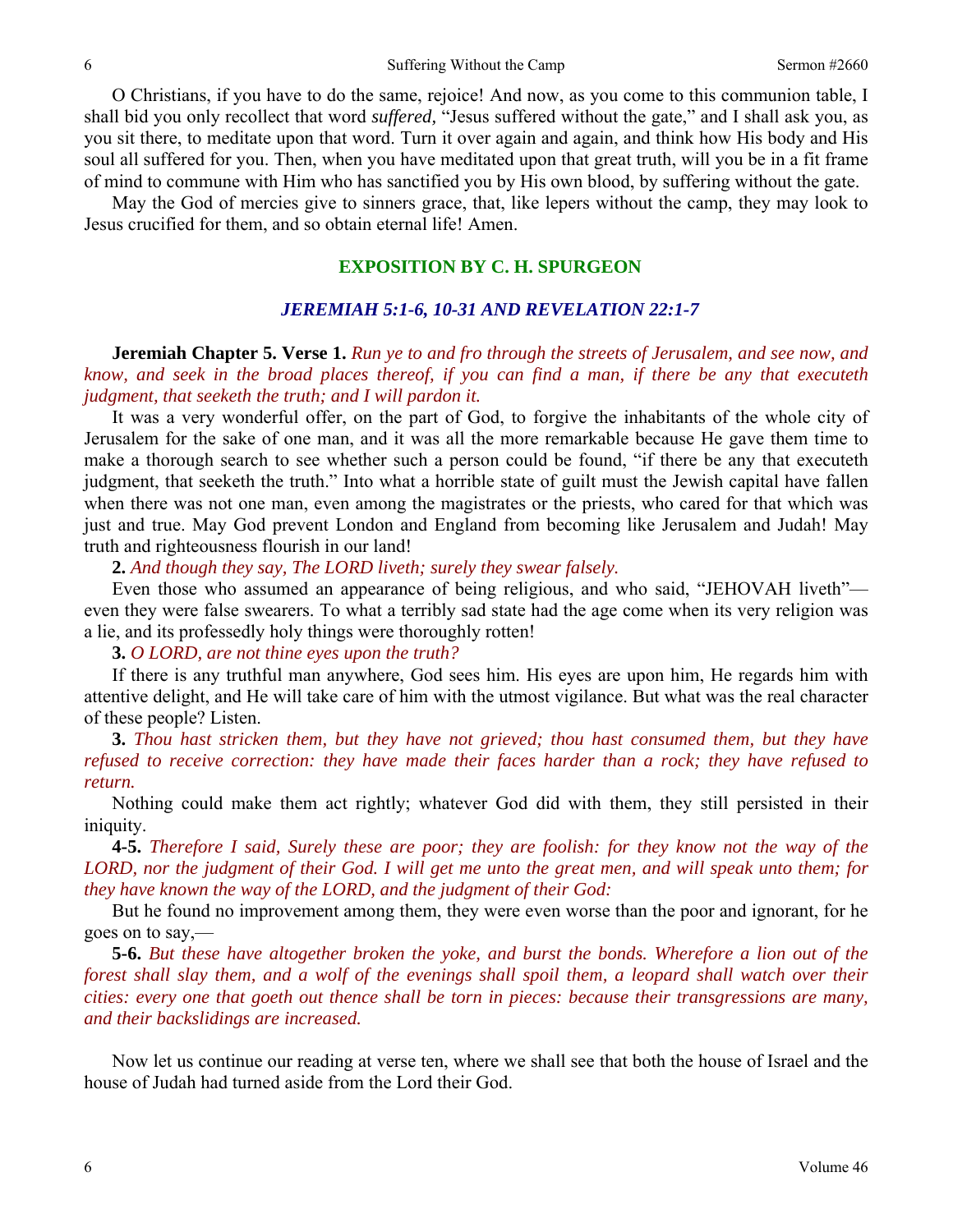**10-12.** *Go ye up upon her walls, and destroy; but make not a full end: take away her battlements; for they are not the LORD'S. For the house of Israel and the house of Judah have dealt very treacherously against me, saith the LORD. They have belied the LORD,—* 

They have made it out as though God Himself were a liar. They have contradicted Him whose word is the truth itself. They have despised His threatenings, they have refused His invitations, they have disbelieved His promises, "They have belied the Lord,"—

**12-14.** *And said, It is not he; neither shall evil come upon us; neither shall we see sword nor famine: and the prophets shall become wind, and the word is not in them: thus shall it be done unto them. Wherefore thus saith the LORD God of hosts, Because ye speak this word, behold, I will make my words in thy mouth fire, and this people wood, and it shall devour them.* 

It is a dreadful state of things when God turns from pleading with men to threatening them, when He ceases to invite them to return to Him, and denounces them as transgressors against His laws. At such times, He makes the words that come out of the mouths of His prophets to be like fire, and men are utterly consumed by them as the stubble in the field is destroyed by the devouring flames.

**15-18.** *Lo, I will bring a nation upon you from far, O house of Israel, saith the LORD: it is a mighty nation, it is an ancient nation, a nation whose language thou knowest not, neither understandest what they say. Their quiver is as an open sepulcher, they are all mighty men. And they shall eat up thine harvest, and thy bread, which thy sons and thy daughters should eat: they shall eat up thy flocks and thine herds: they shall eat up thy vines and thy fig trees: they shall impoverish your fenced cities, wherein thou trusted, with the sword. Nevertheless in those days, saith the LORD, I will not make a full end with you.* 

See how, in the midst of His wrath, God remembers mercy. He utters a terrible sentence concerning transgressors, and then He pauses, and says, "Nevertheless"—listen to the gentle note of pity in that word—"Nevertheless in those days, saith the LORD, I will not make a full end with you." Still does He spare the guilty, and in His longsuffering He gives them further opportunities for repentance.

**19.** *And it shall come to pass, when ye shall say, Wherefore doeth the LORD our God all these things unto us? then shalt thou answer them, Like as ye have forsaken me, and served strange gods in your land, so shall ye serve strangers in a land that is not yours.* 

A man may often see his sin in its punishment. Because they had served strange gods, therefore the Lord sent them to serve strangers in a strange land. Remember, O transgressor, that your sin will come home to you in some form or other! If we sow the wind, we shall reap the whirlwind. "Whatsoever a man soweth, that shall he also reap." Therefore, let us beware of scattering seeds of sin, for they will produce a terrible harvest of woe.

**20-21.** *Declare this in the house of Jacob, and publish it in Judah, saying, Hear now this, O foolish people, and without understanding; which have eyes, and see not; which have ears, and hear not.* 

And alas! there are far too many of such people about still. They hear God's Word, yet it never reaches their hearts. They see what God's hand is doing all around them, yet they do not and they will not really see it as they should.

**22.** *Fear ye not me? saith the LORD: will ye not tremble at my presence, which have placed the sand for the bound of the sea by a perpetual decree, that it cannot pass it: and though the waves thereof toss themselves, yet can they not prevail; though they roar, yet can they not pass over it?* 

There is a little belt of sand which checks the surging sea, and says to it, "Hitherto shalt thou come, but no further: and here shall thy proud waves be stayed." Now, if sand, which is so weak a thing, can, nevertheless, control the mighty ocean within bounds, how readily ought you and I to be governed by God, and held in check even by the slightest intimations of His will!

**23.** *But this people hath a revolting and a rebellious heart; they are revolted and gone.* 

God restrains the sea, but nothing seems to be able to restrain the sinfulness of man. Man breaks over every barrier that should keep him back; he is like a desolating torrent when he gives way to iniquity.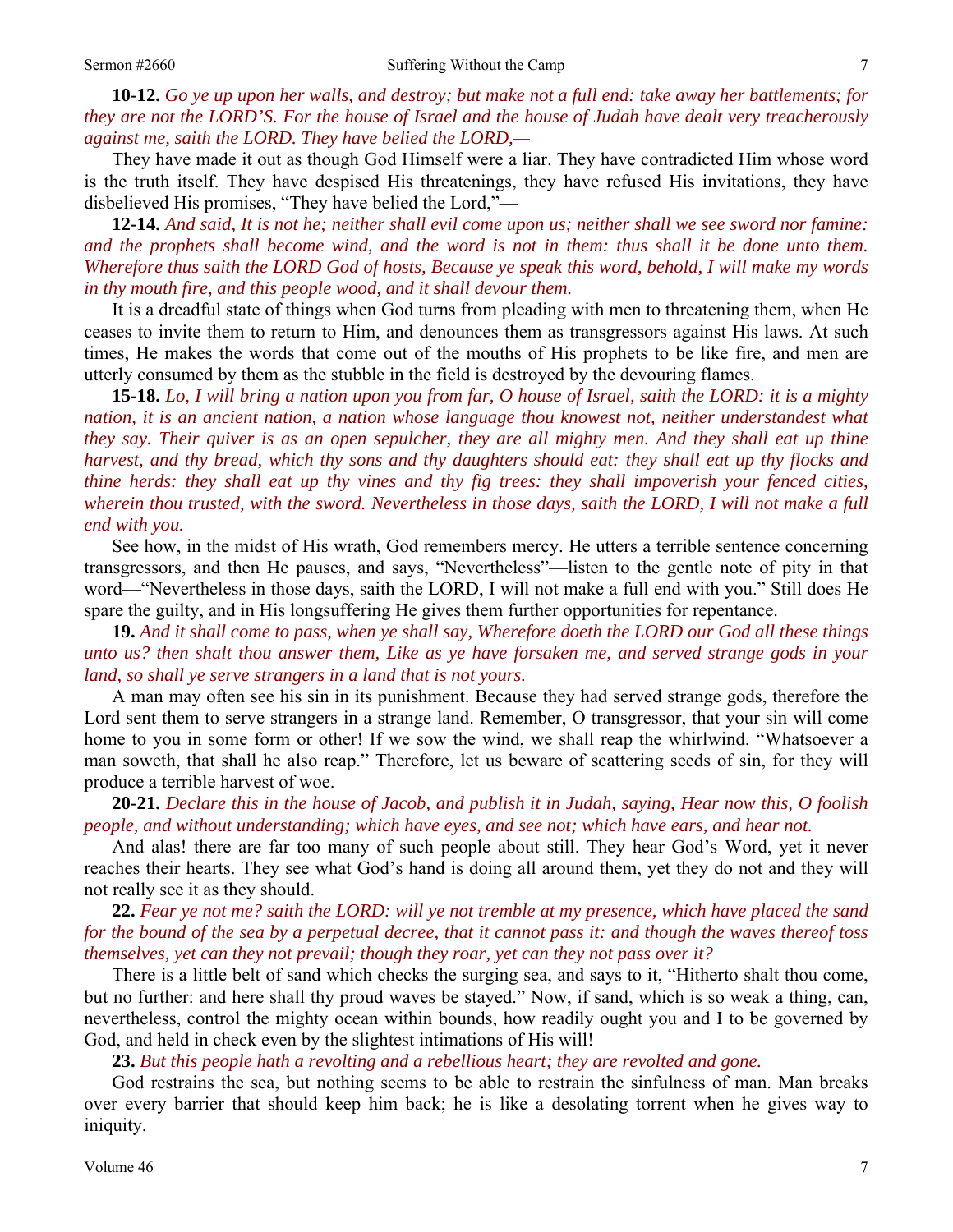#### 8 Suffering Without the Camp Sermon #2660

## **24.** *Neither say they in their heart, Let us now fear the LORD our God, that giveth rain, both the former and the latter, in his season: he reserveth unto us the appointed weeks of the harvest.*

Though God gives timely and suitable seasons for the growth and ingathering of the corn—rain when it is needed to aid the upspringing of the blade, and fine weather for garnering the harvest—yet many men see not the hand of God at all, and they are therefore not moved by gratitude to bless His name, and fear Him to whom they are indebted for all that they receive. Oh, what an ungrateful and blind creature is man!

**25.** *Your iniquities have turned away these things, and your sins have withholden good things from you.* 

Does any unconverted man here know what good things he has missed up to the present moment? Suppose you, my friend, were to be saved tonight, yet can you even imagine what joy you have lost through all the years of your past impenitence? Nothing can ever give back to you the years that have gone, or impart to you, in the future, the joy you might have had, but which you have missed. And mark you, if there were no hell to be endured, it is enough of hell to have missed heaven. It will be grief enough to your heart, at the last, to find that "your sins have withholden good things from you."

### **26.** *For among my people are found wicked men:*

"Among my people," says the Lord—in the very church itself, making as loud a profession as the most genuine Christian—"Among my people are found wicked men." Here, in this place, tonight, mingling with the godly in this congregation, are found wicked men. The Lord have mercy upon them, and turn them from their evil ways!

**26.** *They lay wait, as he that setteth snares; they set a trap, they catch men.* 

Beware of these man-catchers, who entrap souls, and ruin them forever, ensnaring them by leading them into evil habits and transgressions.

**27-28.** *As a cage is full of birds, so are their houses full of deceit: therefore they are become great, and waxen rich. They are waxen fat, they shine: yea, they overpass the deeds of the wicked:—*  The manifestly wicked—

**28-29.** *They judge not the cause, the cause of the fatherless, yet they prosper; and the right of the needy do they not judge. Shall I not visit for these things?* 

Angels in heaven, God says to you, "Shall I not visit for these things?" And they answer, "Yea, Lord." Even to the devils in hell, He may put the same question. They are already smarting under His wrath, and He may say to them, "Shall I not visit for these things?" And they also answer, "Yea." He puts the question to all intelligent beings who know what is right and true, "Shall I not visit for these things?" And they, with one consent, reply, "Yea, LORD; it must be so."

**29-31.** *Saith the LORD: shall not my soul be avenged on such a nation as this? A wonderful and horrible thing is committed in the land; the prophets prophesy falsely, and the priests bear rule by their means; and my people love to have it so:* 

It is a most horrible thing that God's own people should ever be willing that error should be preached, and that oppression and wrong-doing of any kind should be practiced. You know that, if God's own people did not tolerate false doctrine, it would soon cease to be heard in many places. But it is when those who profess to know God's Word endorse that which is contrary to the truth that error is kept in power in the land, "The prophets prophesy falsely, and the priests bear rule by their means; and my people love to have it so."

#### **31.** *And what will ye do in the end thereof?*

That is a question which I would propose in God's name to all here. Is your religion of such a character that, when you come to die, it will bear you up? Or have you taken up with some form of falsehood which will not stand the test of your dying hour? Are you living in neglect of God? Is your life such that He must be angry with you, for He is angry with the wicked every day? Then, take home to yourself the question with which this chapter closes, "What will ye do in the end thereof?"